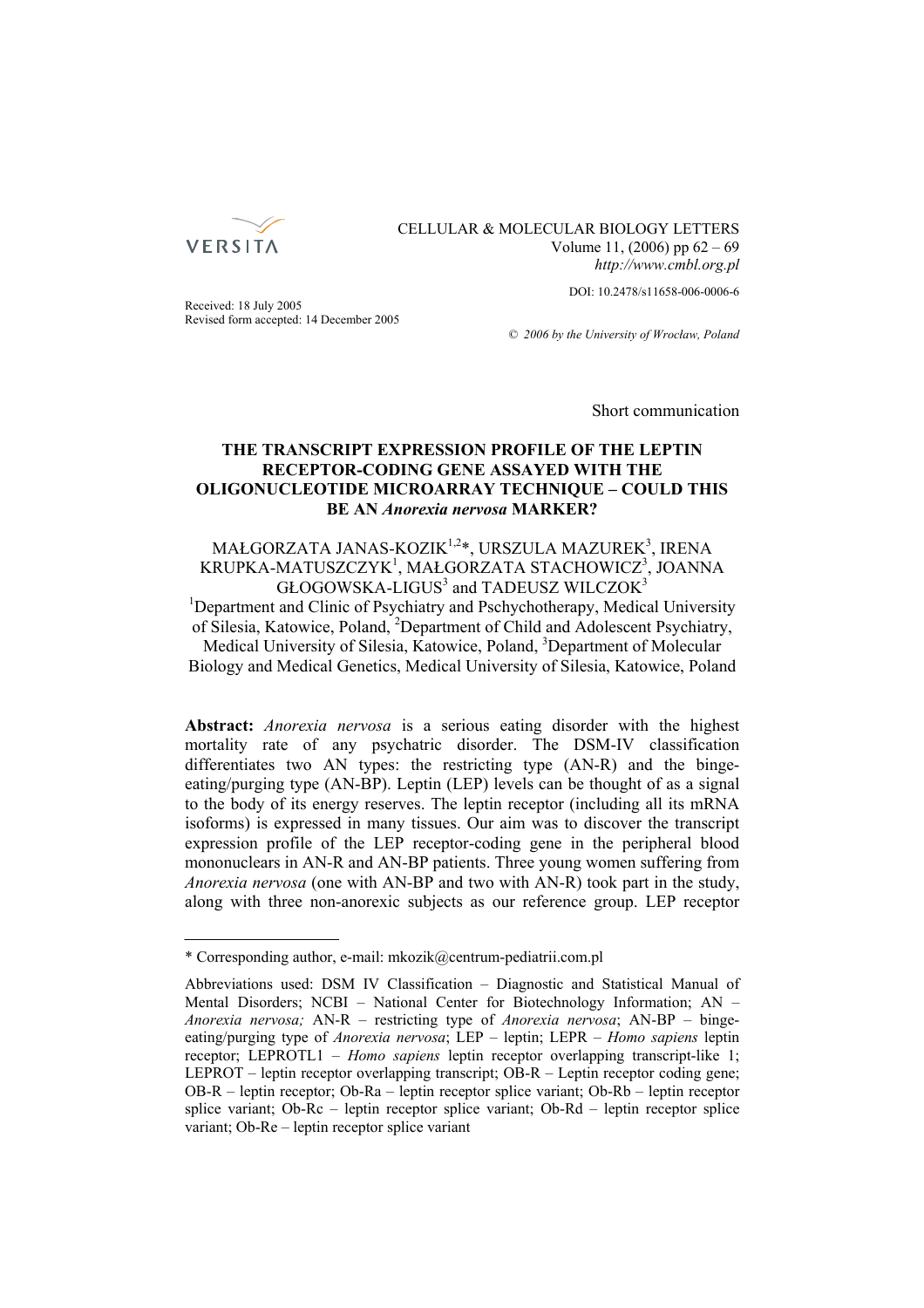gene expression was examined using the oligonucleotide microarray method (HG-U133A, Affymetrix). The results were normalized using RMAExpress. Next, the accumulation analysis method was used (clustering). Hierarchical clustering resulted in three groups of separate clusters. The first group (cluster I) consisted of AN-R patients. The next group (cluster II) consisted of reference group patients suffering from different psychic disorders not related to eating disorders. Cluster III consisted of two patients – the first with AN-BP and the second with an adaptive disorder.

**Key words:** *Anorexia nervosa*, Leptin receptor, Oligonucleotide microarray

## **INTRODUCTION**

*Anorexia nervosa* (AN) is an eating disorder most common among adolescent girls and young women. The incidence of AN is estimated at 0.5-1% among adolescent girls and up to 0.8% among young women. The AN mortality rate reaches 15% [1]. The main AN symptoms include a loss in body mass and a constant fear of weight gain.

One of the anorexigenic peptides is leptin (LEP). It is produced by differentiated adipocytes, although leptin production has been found in other human tissues, such as the fundus of the stomach, the skeletal muscles, the liver and the placenta [2]. The leptin produced by the adipose tissue and by that gastric mucosa may serve to coordinate the long- and short-term regulation of feeding behaviour [3]. Leptin may be regarded as one of the best markers for the total body fat content. It comes in two types: free LEP and LEP bound with plasma protein, each having its own function in the system [4]. Free LEP controls fat tissue mass, while LEP bound with a soluble receptor controls energy expenditure [5]. The leptin receptor (OB-R) is a product of the OB-R gene, which can be found on human chromosome 1 (1p31).

Alternative splicing of one OB-R gene transcript creates several functional isoforms of the LEP receptor. Isoforms of the LEP (OB-R) receptor differ in the length of their cytoplasmic domain, and, as a result, there are short and long isoforms. LEP receptors belong to the cytokine class I receptor family [5]. The human leptin receptor gene contains a number of single nucleotide polymorphisms (SNPs). In the leptin receptor, these are associated with measures of body weight [6].

Several alternatively spliced isoforms of leptin have been identified (Ob-Ra, Ob-Rb, Ob-Rc, Ob-Rd and Ob-Re). Ob-Ra is thought to be a leptin transporter, and Ob-Re is the soluble form of the transmembrane leptin receptor. Ob-Rb is a long form containing an intracellular signaling domain and is highly expressed in the hypothalamus. [7]. There is evidence that the Ob-Rb isoform is widely expressed in the human brain with the highest levels in the hypothalamus and cerebellum [8].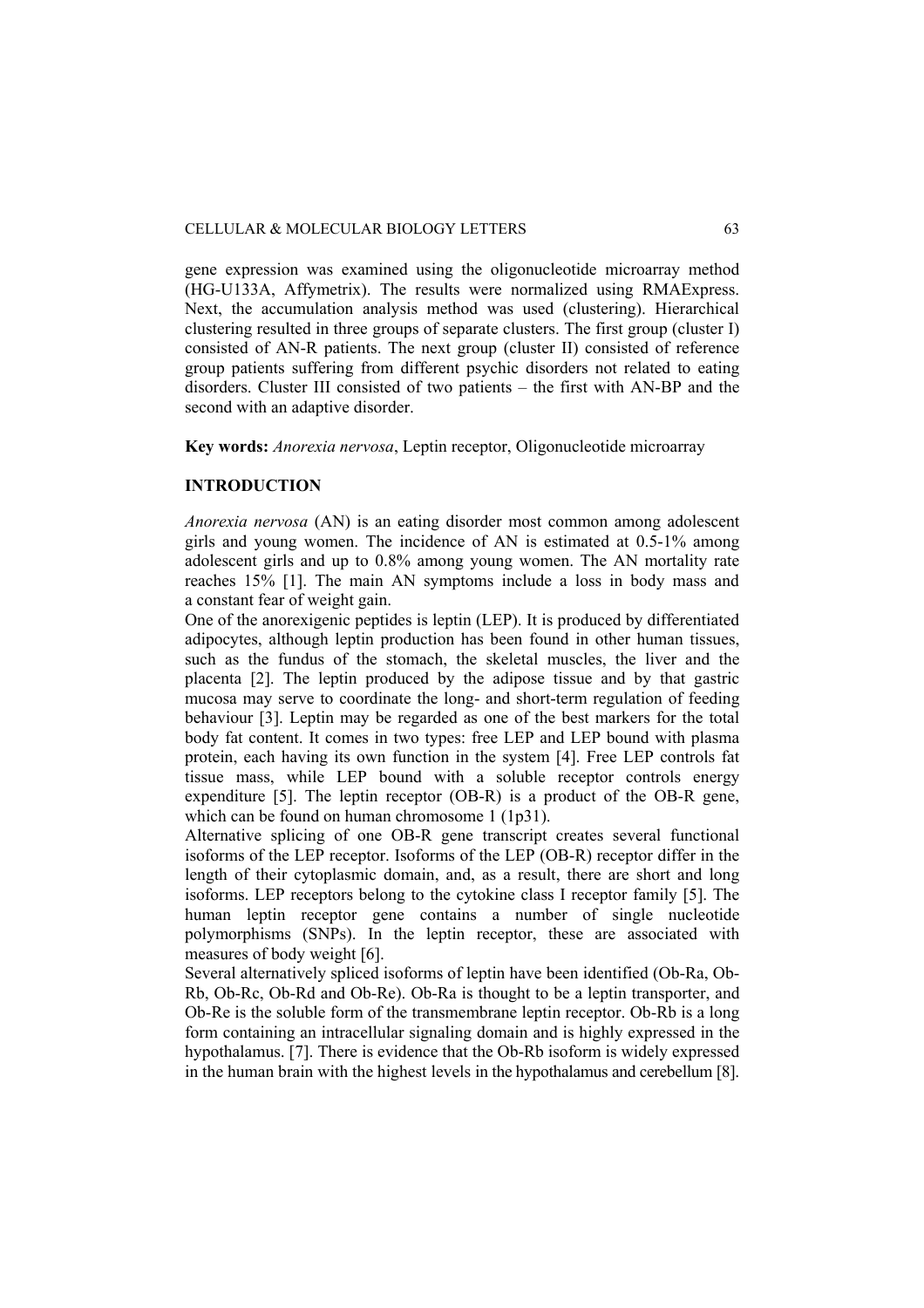## **MATERIALS AND METHODS**

ICD-10 [9] lists the following criteria for a definite AN diagnosis.

• Body weight is maintained at least 15% below that expected with the weight either having been lost or never achieved. Prepubertal patients may show failure to make the expected weight gain during the period of growth.

• The weight loss is self-induced by avoidance of "fattening foods".

• There is a body-image distortion in the form of a specific psychopathology whereby a dread of fatness persists as an intrusive, overvalued idea and the patient imposes a low weight threshold on himself or herself.

• A widespread endocrine disorder involving the hypothalamic-pituitary-gonadal axis is manifested in women as amenorrhoea and in men as a loss of sexual interest and potency. An apparent exception is the persistence of vaginal bleeds in anorexic women who are receiving replacement hormonal therapy.

The DSM-IV classification [10] uses the same body weight deficiency criteria as ICD-10, but additionally differentiates between two AN types: the restricting type (AN-R) and the binge-eating/purging type (AN-BP). The AN-R type is characterized by the use of a radical diet limiting the quantity and quality of eaten food. AN-R patients do not use laxatives, dehydrants or anacathartics to "cleanse" their bodies. AN-BP patients, in addition to putting themselves on a diet, also try to "cleanse" their bodies using the aformentioned pharmaceuticals.

Three AN patients comforming to the ICD-10 and the DSM-IV AN diagnostic criteria took part in the study. The patients in the reference group did not suffer from eating disorders. The characteristics of the AN patients and the reference group subjects are presented in Tab. 1.

| Subject's<br>acronym               | Age<br>(years) | Weight (kg)<br>(upon admission) | <b>Sex</b> | Diagnosis                            |  |  |  |
|------------------------------------|----------------|---------------------------------|------------|--------------------------------------|--|--|--|
|                                    |                |                                 |            | Characteristics of AN patients group |  |  |  |
| N.P                                | 17.5           | 42                              | Female     | AN-BP                                |  |  |  |
| N.M                                | 24             | 39                              | Female     | AN-R                                 |  |  |  |
| T.S                                | 23             | 39                              | Female     | AN-R                                 |  |  |  |
| Characteristics of reference group |                |                                 |            |                                      |  |  |  |
| A.S.                               | 19             | 60                              | Female     | Paranoid schizophrenia               |  |  |  |
| B.K.                               | 14             | 59                              | Female     | Adaptive disorder                    |  |  |  |
| K.W.                               | 20             | 61                              | Female     | Mental impairment (mild degree)      |  |  |  |

Tab. 1. The characteristics of the AN patients and the reference group subjects.

## **Total RNA extraction from peripheral blood mononuclears**

In order to determine the gene expression profile with the oligonucleotide microarray method for both the AN patients and reference group subjects, a single 20 ml sample of full blood was drawn using the vacuum method into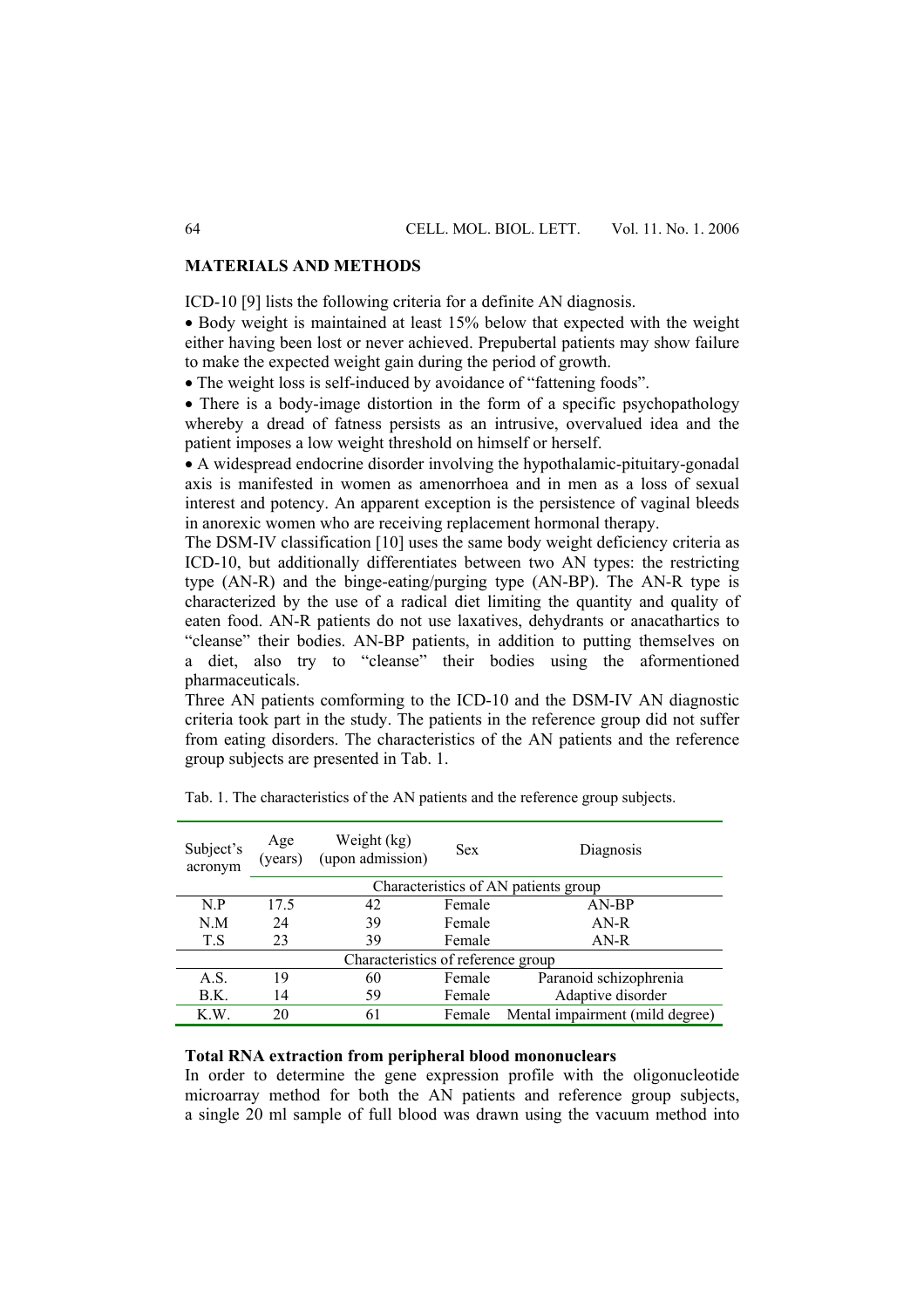#### CELLULAR & MOLECULAR BIOLOGY LETTERS 65

Vacutaner tubes. Then the nucleated fraction was isolated, out of which total RNA was extracted using a Total RNA Prep Plus kit according to the manufacturer's recommendations (A&A Biotechnology) [11].

## **Leptin receptor gene expression assessed with the oligonucleotide microarray method**

The oligonucleotide microarray method analyzes gene expression by using the phenomenon of hybridization of single-thread RNA fragments with complementary DNA probes. This method makes it possible to examine the expression of thousands of transcripts represented on a microarray via specific oligonucleotide probes. The material used in the assay was total RNA which was purified (with an RNeasy Total RNA Mini Kit, Qiagen) and treated with DNase I. The obtained RNA was used for the synthesis of two-thread cDNA (using the Gibco BRL SuperScript Choice system), which was the microarray for biotinylated cRNA synthesis (via an *in vitro* transcription reaction, with an Enzo kit). cRNA was purified on RNeasy Mini Kit columns (Qiagen), fragmented and hybridized with a test microarray (Test 3), and then with the HG-U133A microarray (Affymetrix). cRNA hybridized with the microarray was stained using streptavidine phycoerythrin conjugate. The fluorescence intensity was assessed with a G2500A GeneArray Scanner. The results were analyzed with MicroArray Suite 5.0 and Data Mining Tool (Affymetrix). The obtained results were normalized with RMAExpress and clustered with Cluster v.3.0.

## **Leptin concentration assay in plasma**

LEP concentration was measured using the commercial enzymoimmunological kits made by DRG Instruments GmbH Germany (Leptin Sandwich ELISA). The manufacturer's protocols were followed during the assay. The assay was performed on an automatic ELISA reader made by DRG (Eliza MAT 2000). Leptin shows the following cross relations: Human Leptin –  $100\%$ . Rat Leptin  $\leq$ 0.2%, Mouse Leptin < 0.2%, Human Insulin, Human Proinsulin, Rat Insulin, Human C-Peptide, Glucagon and IGF-I – N.D. Assay sensitivity =  $0.03$  ng/ml.

#### **RESULTS AND DISCUSSION**

The characteristics of the BMI and LEP concentrations in the AN patients after a 2-month period of observation and in the reference group subjects are presented in Tab. 2. According to the DSM IV classification for AN, the BMI is equal to or less than 17.5 kg/m<sup>2</sup>. The LEP concentration is proportional to the BMI and informs about body fat content. Patient N.P. (AN-BP) has a slightly lower BMI  $(BMI=17.32 \text{ kg/m}^2)$ , so she has a higher LEP concentration (9.1 ng/ml) than the patients with AN-R. Their BMI does not exceed  $15.5 \text{ kg/m}^2$  and their LEP concentrations do not exceed 2.1 ng/ml. They were cachexic, so they had very low LEP concentrations. Patients with AN were admitted to the hospital and were under observation for six months. Their LEP concentrations were assayed four times (upon admission to the ward, and after 2, 3 and 6 months of therapy).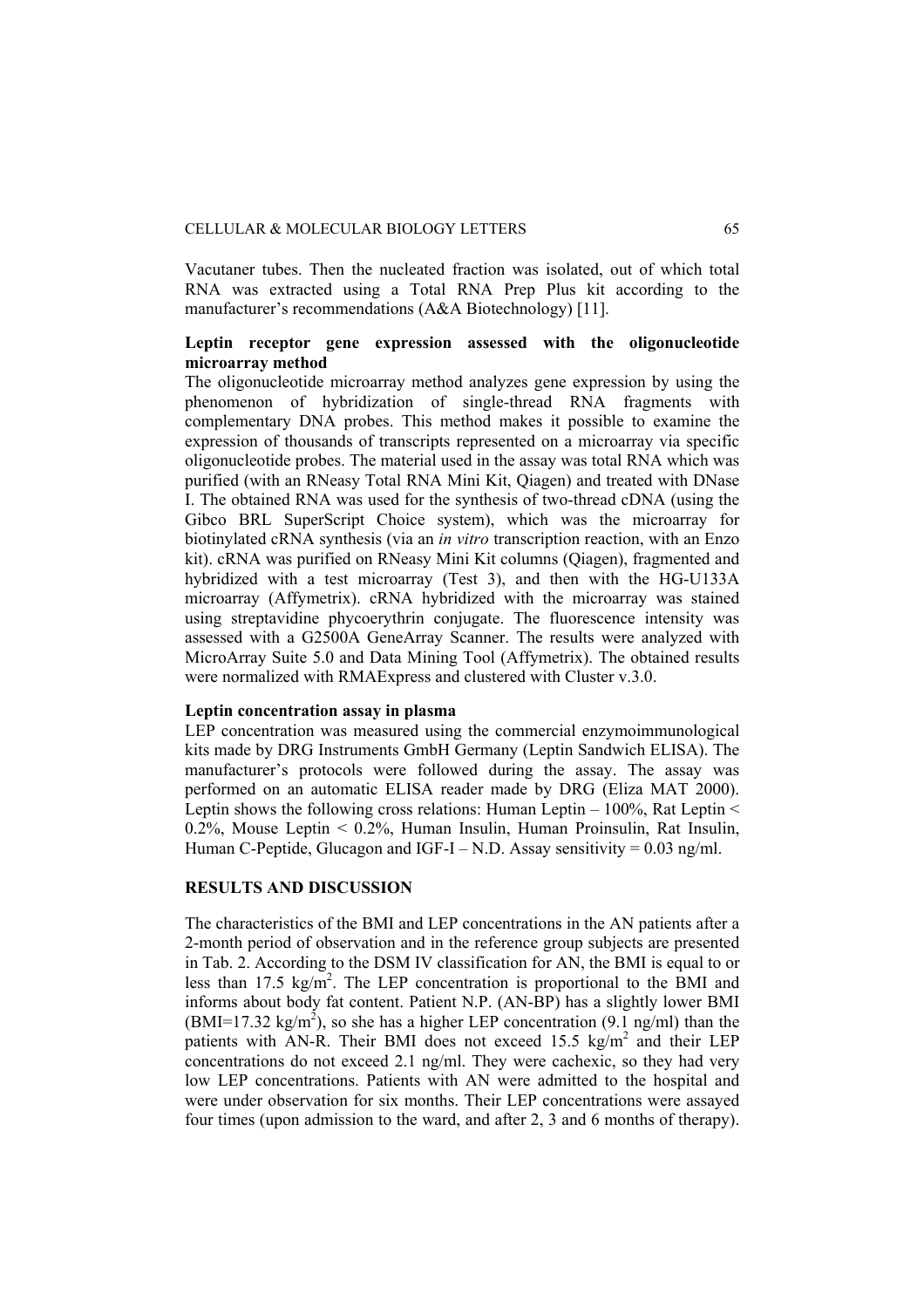The BMI and LEP concentrations for the AN patients after 2 months of therapy are presented in Tab. 2. The LEP concentrations and BMI were measured once for the reference group.

Tab. 2. The BMI and LEP concentrations for the AN patients after a 2-month period of observation and for the reference group subjects.

| Subject's<br>acronym  | BMI $(kg/m^2)$                                            | LEP concentration in the plasma $(ng/ml)$ |  |  |  |
|-----------------------|-----------------------------------------------------------|-------------------------------------------|--|--|--|
|                       | Results for the AN patients after 2 months of observation |                                           |  |  |  |
| N.P                   | 17.32                                                     | 9.1                                       |  |  |  |
| N.M                   | 15.46                                                     | 2.03                                      |  |  |  |
| T S                   | 14.14                                                     | 1.90                                      |  |  |  |
| Coefficient variation | 10.21%                                                    | 94.86%                                    |  |  |  |
|                       |                                                           | Results for the reference group           |  |  |  |
| A.S.                  | 22.23                                                     | 152                                       |  |  |  |
| B.K.                  | 24.30                                                     | 14.7                                      |  |  |  |
| K.W.                  | 22.0                                                      | 15.8                                      |  |  |  |
| Coefficient variation | 5.55%                                                     | 3.62%                                     |  |  |  |

Tab. 3. Analyzed transcripts coding the leptin receptor present on the HG-U133A microarray.

| ID                 | <b>GENE TITLE</b>             | <b>GENE</b>   | RefSeq TITLE      |
|--------------------|-------------------------------|---------------|-------------------|
|                    |                               | SYMBOL        |                   |
| 202595 s at        | leptin receptor overlapping   | LEPROTL1      | NM 015344 NCBI    |
|                    | transcript-like 1             |               |                   |
| 202594 at          | leptin receptor overlapping   | LEPROTL1      | NM 015344 NCBI    |
|                    | transcript-like 1             |               |                   |
| 202378 s at        | leptin receptor overlapping   | <b>LEPROT</b> | NM 017526 NCBI    |
|                    | transcript                    |               |                   |
| 209894 at          | leptin receptor               | <b>LEPR</b>   | NM 017526 NCBI    |
|                    |                               |               |                   |
| 211354 s at        | leptin receptor               | <b>LEPR</b>   | NM 001003679 NCBI |
|                    |                               |               | NM 001003680 NCBI |
|                    |                               |               | NM 002303 NCBI    |
|                    | $211355$ x at leptin receptor | <b>LEPR</b>   | NM 001003679 NCBI |
|                    |                               |               | NM 001003680 NCBI |
|                    |                               |               | NM 002303 NCBI    |
| $211356 \times at$ | leptin receptor               | <b>LEPR</b>   | NM 001003679 NCBI |
|                    |                               |               | NM 001003680 NCBI |
|                    |                               |               | NM 002303 NCBI    |
|                    |                               |               |                   |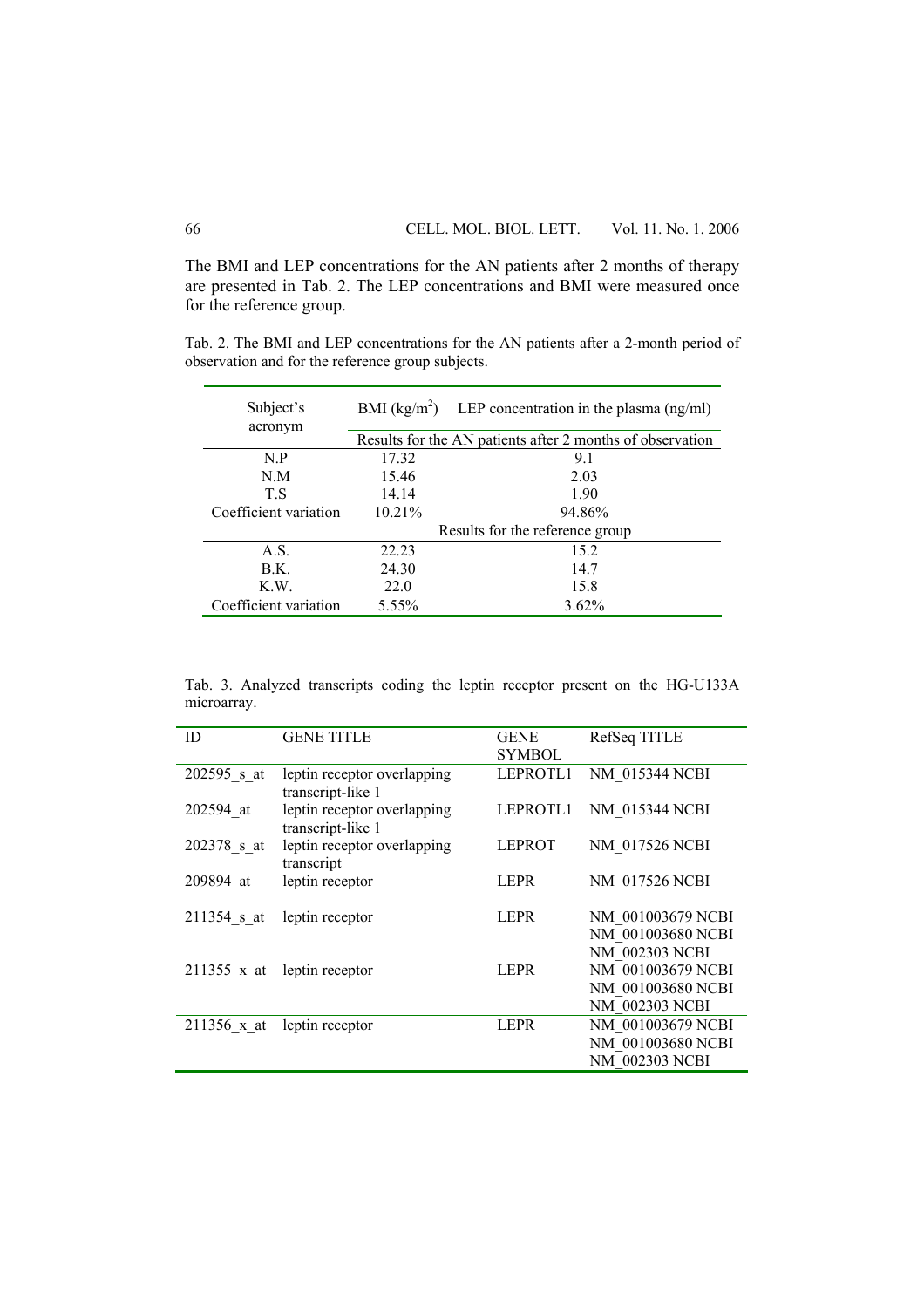#### CELLULAR & MOLECULAR BIOLOGY LETTERS 67

The oligonucleotide microarray method was used to determine the expression profile of the LEP receptor-coding gene after the patients had been in the Ward for two months. The expression profile of the LEP receptor-coding gene (OB-R) was assayed with the HG-U133A oligonucleotide microarray (Affymetrix). Seven transcripts of the LEP receptor-coding gene were found in the Affymetrix database [12]. We investigated two isoforms of the LEP receptor-coding gene (LEPR); they were found in the NCBI database (Ob-Ra and Ob-Rb) [13]. The NCBI database includes the following reference sequences for LEPR:

*Homo sapiens* leptin receptor (LEPR), transcript variant 1, mRNA (NM 002203); *Homo sapiens* leptin receptor (LEPR), transcript variant 2, mRNA (NM 001003679); *Homo sapiens* leptin receptor (LEPR), transcript variant 3, mRNA (NM 001003680). These sequences were used by Affymetrix to determine the reference sequences for the transcripts of the LEP receptor-coding gene. We used the 7 transcripts listed in Tab. 3.

In order to present the data obtained during the HG-U133A oligonucleotide microarray analysis, the obtained results were normalized using RMAExpress. Next, the accumulation analysis method was used (clustering). The studied transcript results were clustered with Cluster v 3.0. Clustering groups transcripts of genes with similar expression profiles. All the transcripts are arranged in the form of a hierarchical tree, on which transcripts with similar expression profiles are located close to each other. Hierarchical clustering uses the euclidic distance showing the differences in expression levels between the analyzed measurements. Fig. 1 presents the results obtained during the clustering process.



Fig. 1. The hierarchical clustering grouping the patients' results (cluster).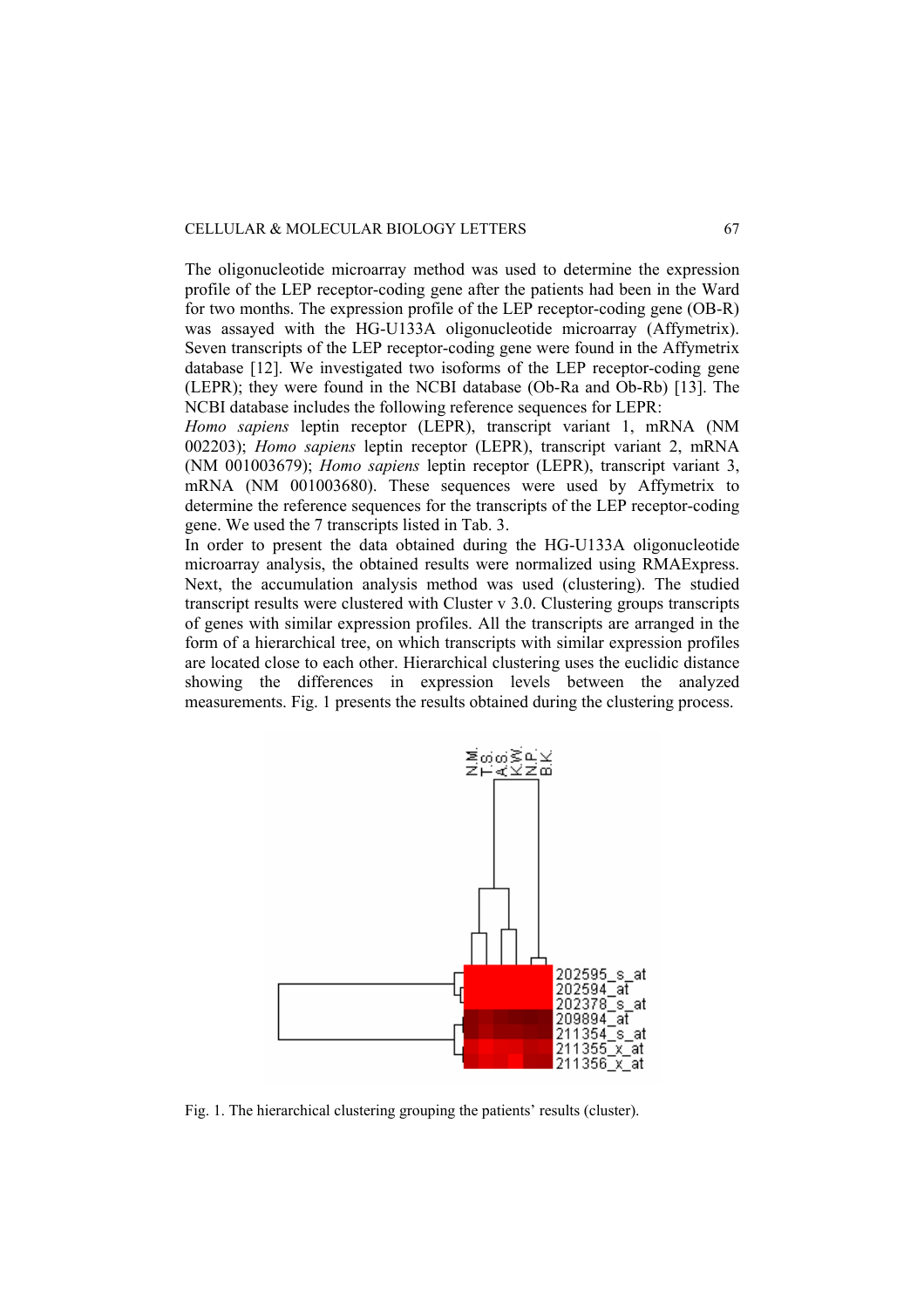The hierarchical clustering method facilitates grouping of the transcripts of the LEP receptor-coding gene with similar expression profiles, thus creating the above-mentioned groups, or clusters. A total of six arrays was used in the experiment; their symbols refer to the initials of the AN and the reference group patients. The dendogram shows the correlation between the expression profiles of the studied transcripts of the LEP receptors-coding gene. The length of the "arms" is proportional to the similarities between the profiles of transcript expression of the studied gene. Shorter arms indicate a closer resemblance. Hierarchical clustering resulted in three groups of separate clusters (Fig. 1). Patients from group I (cluster I: N.M. and T.S. with AN-R – Tab. 1) were in their early adulthood and had a low BMI and LEP concentration (Tab. 2). The reference group patients (cluster II: A.S. and K.W. with different psychic disorders not related to eating disorders – Tab. 1) were also in their young adulthood, had a normal BMI and very similar LEP concentrationls (Tab. 3). The patients from the last group (cluster III: N.P. with AN-BP and B.K. with the adaptive disorder – Tab. 1) were in their middle adolescence  $(14-17 \text{ years old})$ with their biological development completed; they differed significantly in their BMI and LEP concentration values (Tabs 2 and 3). Therefore, it seems that the transcript expression profile of the LEP receptor-coding gene differentiates between the two AN types: the restricting type (AN-R) and the bingeeating/purging type (AN-BP).

BMI could have an impact on the clustering result. The evidence for that is the fact that the patients with AN-R and a low BMI are grouped together, and the reference group subjects are in one cluster. The patient with AN-BP is in a separate group; her BMI is higher than those of the girls with AN-R, but she had a similar transcript expression profile of the LEP receptor-coding gene to the patient suffering from a development disorder. Both are in their adolescence (middle and late), and this could imply that age cannot have an influence on clustering. The relative ages of the AN patients and the reference group subjects was an independent determinant of the clustering. All the subjects (AN-R and AN-BP, and those in the reference group) had finished their biological development before the onset of their illness.

Further studies are required to answer whether the transcript expression profile of the leptin receptor-coding gene may prove to be a marker differentiating between the restricting type (AN-R) and the binge-eating/purging type (AN-BP) of *Anorexia nervosa*.

#### **REFERENCES**

- 1. Rajewski, A. Eating disorders. In: **Psychiatry of children and youth**  (Namyslowska, I. Ed.), PZWL, Warszawa (2004) 247-266.
- 2. Bratta, M. Leptin-from a signal of adiposity to a hormone mediator in peripheral tissues. **Med. Sci. Monit.** 8 (2002) 282-292.